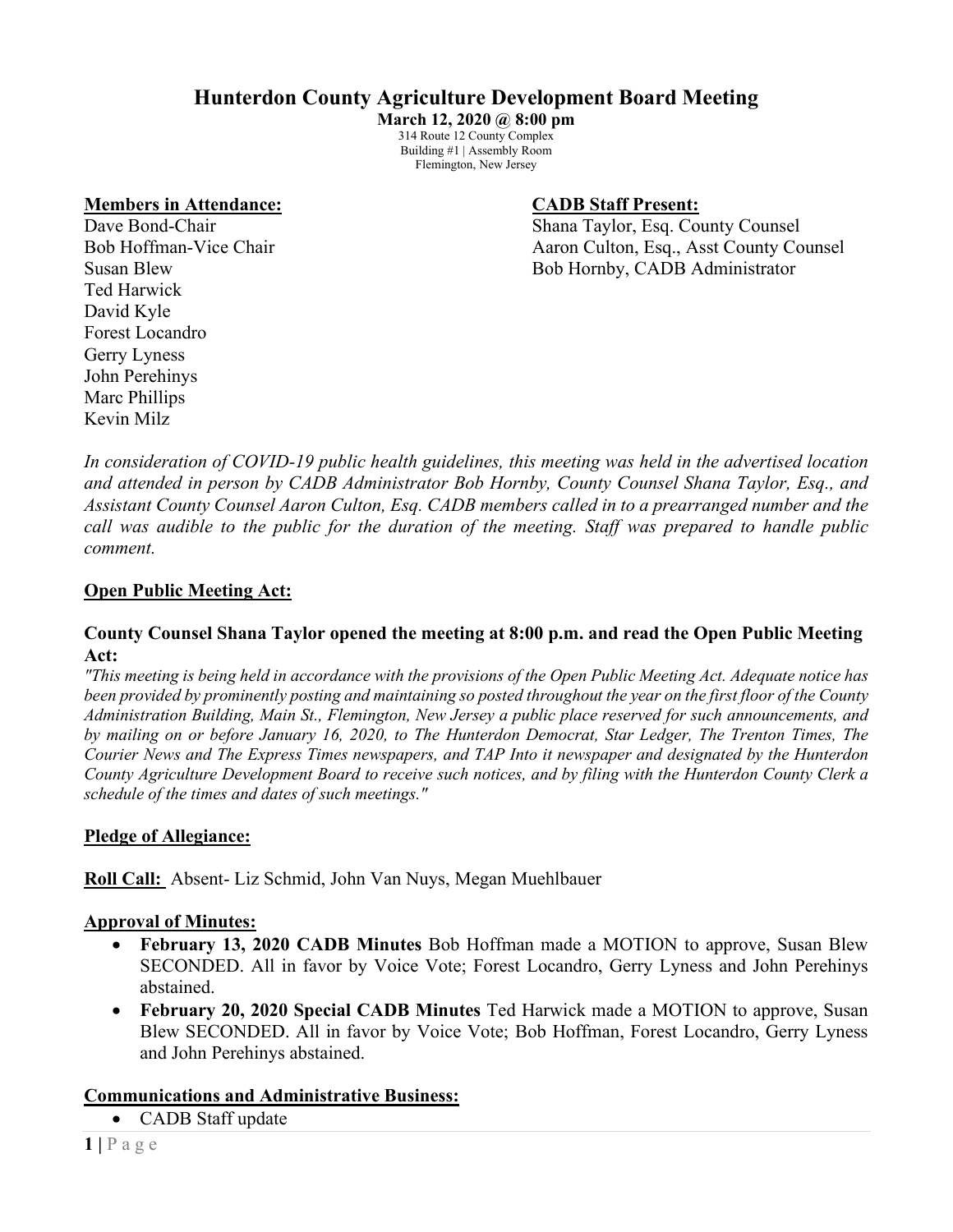- o **Jannsen/Peacefield** (Alexandria Twp.) Landowner has accepted revised offer, Alexandria passed a revised cost resolution, Freeholders will be considering a revised final next week. CADB already passed its recommendation on the farm, no second revised final as nothing has changed except for the price per acre.
- o **Herman Farm** (Delaware Twp.) Withdrew application.
- o **Hope Hill**  (Franklin Twp.) Closed March 5th. 69 acres, 2015 selection. It was a 50/50 split between SADC and Federal Funding.
- o **Feeley Farm**  Closed February 28th. 45 acres, SADC Direct Easement with no County contribution.
- o **Grochowicz** (Hampton, Glen Gardner, Bethlehem, CPIG) Adam has been keeping landowners up to date on things. Pending Fish & Wildlife and SADC agreement on a consolidated Deed of Easement.
- **2020 Spring Preservation Round**: 2 Applications came in but they were in the PennEast Pipeline corridor. Deadline is April  $9<sup>th</sup>$ . SADC hosting a Farm Success in Planning Workshop at Recklesstown Distillery in Columbus NJ, on March 31<sup>st</sup>. May be cancelled due to COVID-19.
- **Monitoring Update:** Complaint on a preserved farm in Clinton Twp. Bob accompanied Mike DePalma from Hunterdon Soil Conservation District (SCD), found over 5,000 square feet of soil disturbance in wooded area. No disturbance to field area. Bob will be working with SCD and the landowner. Kevin Milz stated there where another 30 farms monitored. Landowners are being updated on SADC proposed new standards for Special Events and Impervious Cover and Soil disturbance.

## **SADC Updates:**

*Bob updated on behalf of SADC.*

• **Special Occasion Events:** SADC released a recommendation wrapping up the Winery Pilot program which will expire at the end of May. A number of bills have come out of House Agriculture Committee, now up to legislature in which direction Special Occasion Events take on both preserved and standard farms.

## **Chair Comments:**

• None at this time

## **Old Business:**

• None at this time.

## **New Business:**

• None at this time.

## **Right To Farm Matters:**

- SSAMP Resolution 2020-05
	- o **Melick's Oldwick Farm (Tewksbury Block 44 Lot 26)** Shana asked if there were any concerns, objections or modifications. Bob stated there was a modification requested by applicant, Section 8 Line  $x -$  "The structure will provide conditioned storage in about a third of the building which will enhance the agricultural output of the farm. The remainder of the building will be insulated but no actively heated or cooled." Applicant request that they remove the last sentence. County Counsel asked for a MOTION to approve the resolution as amended. Dave Kyle made a MOTION to approve, Susan Blew SECONDED. County Counsel asked for a Roll Call vote.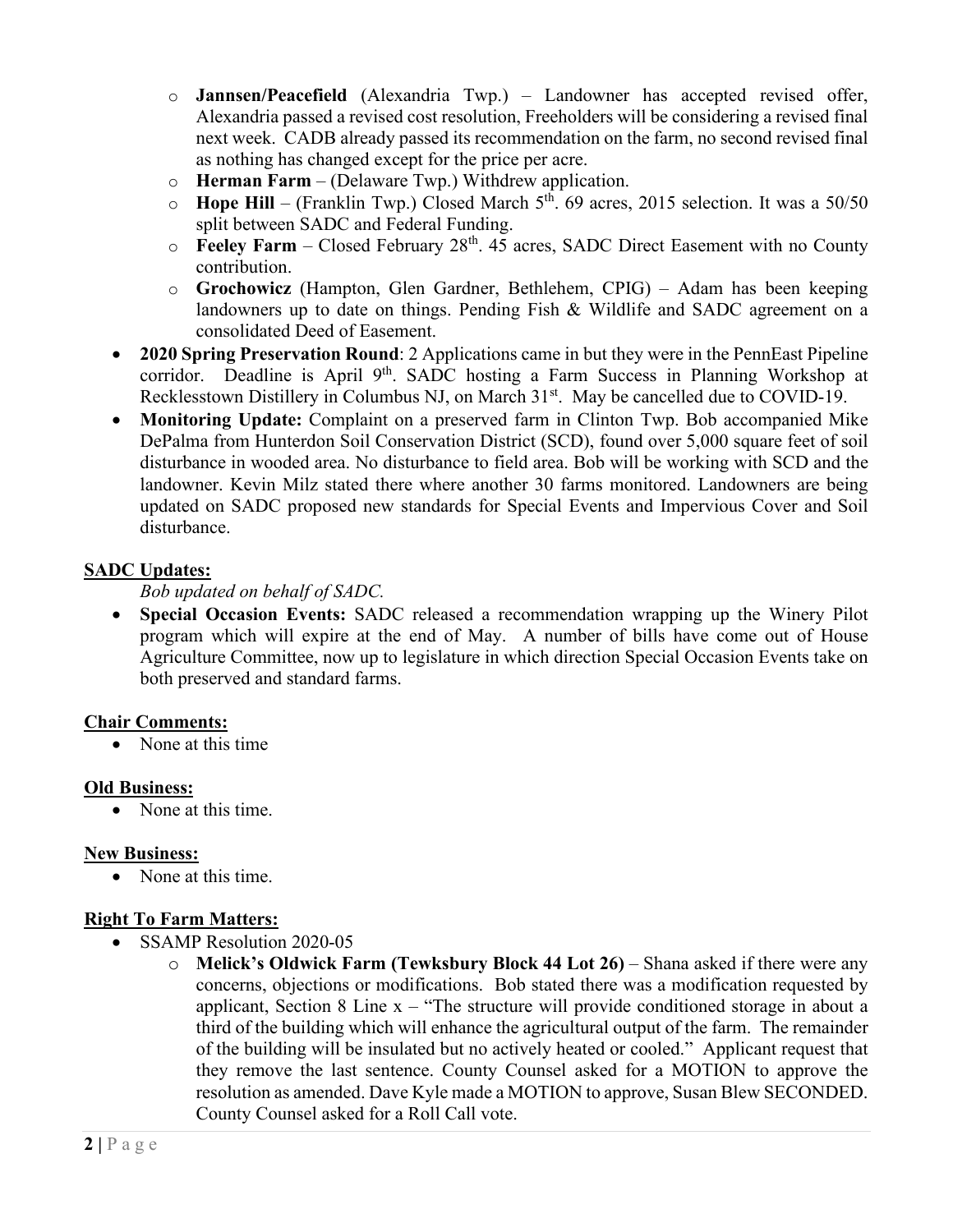| ROLL CALL            | MOVED SECONDED |   | <b>AYES</b> | NAYS | <b>ABSTAIN</b> | <b>ABSENT</b> |
|----------------------|----------------|---|-------------|------|----------------|---------------|
| Dave Bond, Chair     |                |   | X           |      |                |               |
| Robert Hoffman Jr.,  |                |   |             |      | Χ              |               |
| Vice Chair           |                |   |             |      |                |               |
| Susan Blew           |                | Χ | X           |      |                |               |
| <b>Marc Phillips</b> |                |   | X           |      |                |               |
| John Perehinys       |                |   |             |      | X              |               |
| Gerry Lyness         |                |   |             |      | X              |               |
| John Van Nuys        |                |   |             |      |                | Χ             |
| Dave Kyle            | x              |   | X           |      |                |               |
| Liz Schmid           |                |   |             |      |                | Χ             |
| <b>Ted Harwick</b>   |                |   | X           |      |                |               |
| Forest Locandro      |                |   |             |      | X              |               |

## **5 IN FAVOR, 2 ABSENT, 4 ABSTENSIONS**

## • SSAMP Hearing -

- o **Beneduce Vineyards (Alexandria Block 21 Lot 41.31)** Beneduce Vineyards requested adjournment until next CADB meeting on April 9th.
	- Counsel called for a motion to open Public Hearing on Beneduce Vineyards Forest Locandro made a MOTION to Open the Hearing, Dave Kyle SECONDED. County Counsel asked for a Roll Call vote.

| ROLL CALL            | MOVED SECONDED | <b>AYES</b> | <b>NAYS</b> | <b>ABSTAIN</b> | <b>ABSENT</b> |
|----------------------|----------------|-------------|-------------|----------------|---------------|
|                      |                |             |             |                |               |
| Dave Bond, Chair     |                | Χ           |             |                |               |
| Robert Hoffman Jr.,  |                | Χ           |             |                |               |
| Vice Chair           |                |             |             |                |               |
| Susan Blew           |                | x           |             |                |               |
| <b>Marc Phillips</b> |                | х           |             |                |               |
| John Perehinys       |                | Χ           |             |                |               |
| Gerry Lyness         |                | Χ           |             |                |               |
| John Van Nuys        |                |             |             |                | x             |
| Dave Kyle            | X              | Χ           |             |                |               |
| Liz Schmid           |                |             |             |                | х             |
| <b>Ted Harwick</b>   |                | x           |             |                |               |
| Forest Locandro      | Χ              | Χ           |             |                |               |

## **9 IN FAVOR, 2 ABSENT**

 Counsel called for a motion to adjourn the Hearing until April 9, 2020, Bob Hoffman made a MOTION to Adjourn and Carry, Susan Blew SECONDED. County Counsel asked for a Roll Call vote.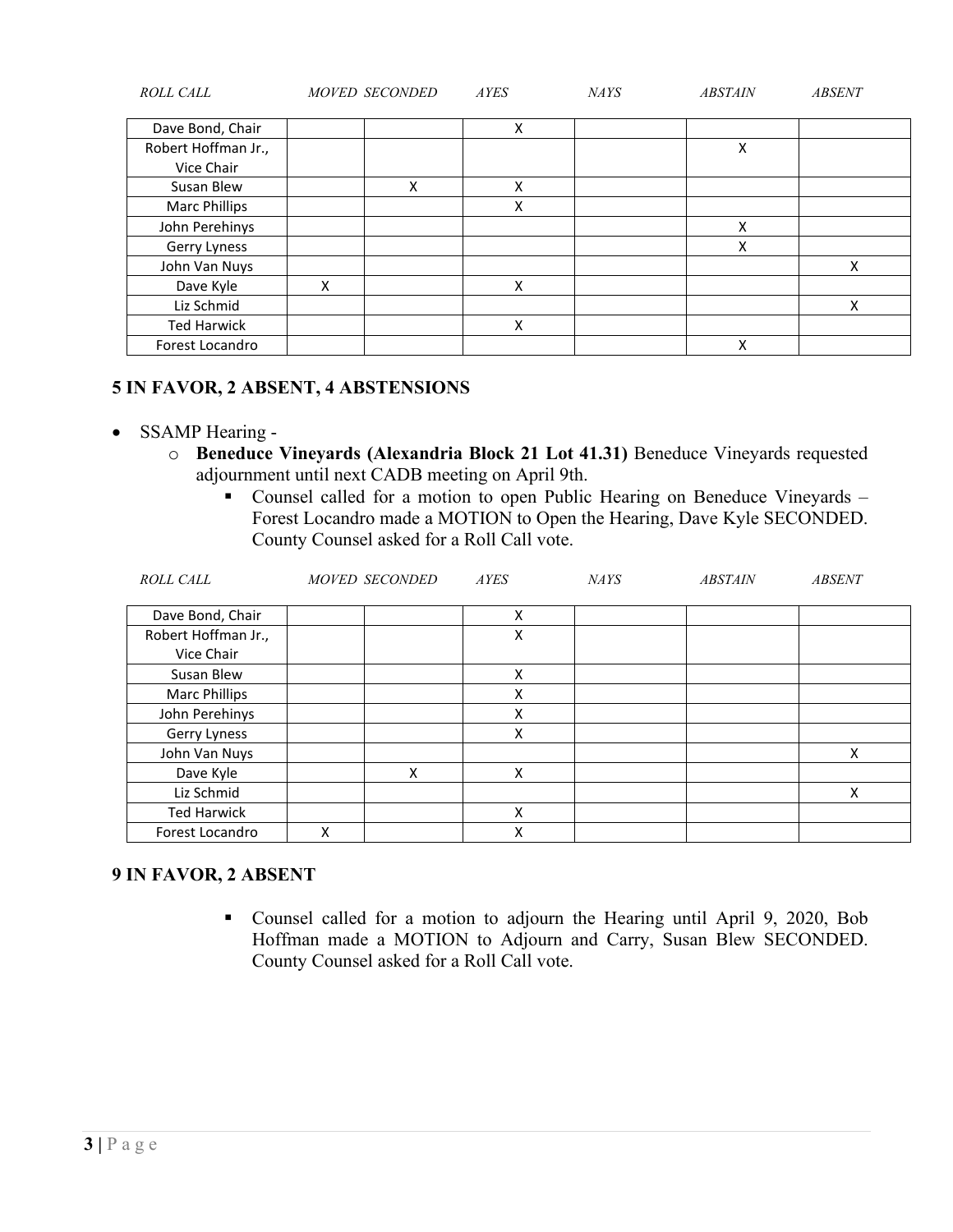| ROLL CALL                | MOVED SECONDED |   | <b>AYES</b> | <b>NAYS</b> | <b>ABSTAIN</b> | <b>ABSENT</b> |
|--------------------------|----------------|---|-------------|-------------|----------------|---------------|
| Dave Bond, Chair         |                |   | Χ           |             |                |               |
| Robert Hoffman Jr.,      | x              |   | Χ           |             |                |               |
| Vice Chair<br>Susan Blew |                | x | Χ           |             |                |               |
| <b>Marc Phillips</b>     |                |   | Χ           |             |                |               |
| John Perehinys           |                |   | Χ           |             |                |               |
| Gerry Lyness             |                |   | Χ           |             |                |               |
| John Van Nuys            |                |   |             |             |                | Χ             |
| Dave Kyle                |                |   | x           |             |                |               |
| Liz Schmid               |                |   |             |             |                | X             |
| <b>Ted Harwick</b>       |                |   | Χ           |             |                |               |
| Forest Locandro          |                |   | Χ           |             |                |               |

## **9 IN FAVOR, 2 ABSENT**

## **Public Comment:**

• Ted Harwick reported from Holland Township Environmental Commission, there is a large development going in Glen Gardner next to the Musconetcong River, there were concerns from the public about a large septic system for the development being so close to the river that drainage would go down the river into Holland Twp. and possibly damaging the Township.

## **Adjournment**

• MOTION for adjournment made by Ted Harwick, Dave Kyle SECONDED. All in favor, Meeting Adjourned at 8:20 PM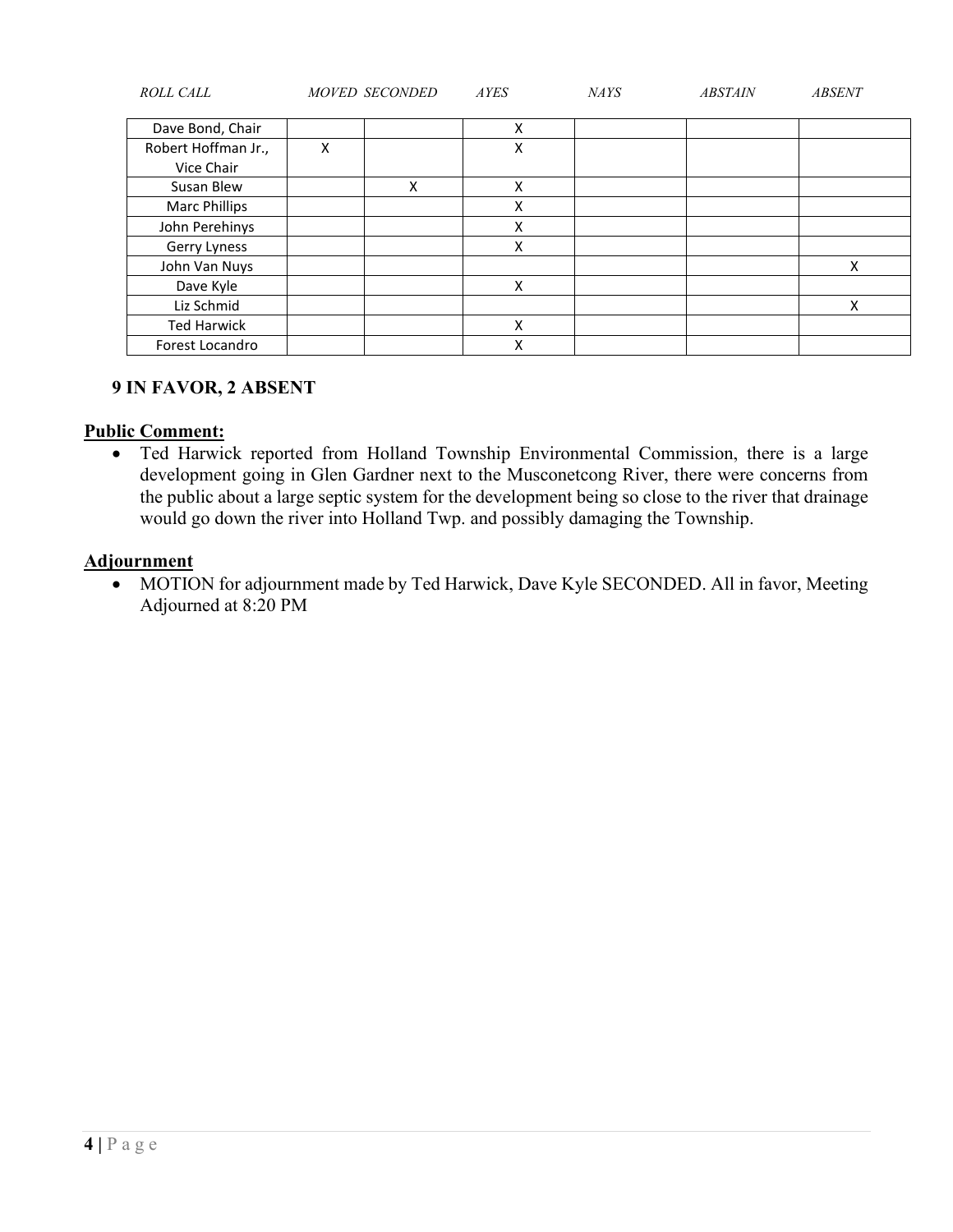#### **STATE OF NEW JERSEY**

#### **HUNTERDON COUNTY AGRICULTURE DEVELOPMENT BOARD**

#### **RESOLUTION 2020-05**

#### **Determination for the Site Specific Agricultural Management Practices**

#### **Melick's Oldwick Farm, LLC**

#### **Block 44, Lot 26, Township of Tewksbury, County of Hunterdon**

#### **WHEREAS:**

- 1. On October 25, 2019, a Site Specific Site Management Practice (SSAMP) application was submitted by Michael Lavery, Esq. of Lavery, Selvaggi, Abromitis, and Cohen on behalf of Melick's Oldwick Farm, LLC (hereinafter referred to as "Melick's Oldwick Farm" or the "Applicant"), the owners and operators of a farm at Block 44, Lot 26 in Tewksbury Township, County of Hunterdon, to the Hunterdon County Agriculture Development Board (hereinafter referred to as the "CADB" or "Board"). In connection with setback issues for a proposed new barn, the Applicant sought relief from Tewksbury Township's Land Use Ordinance pertaining to property setbacks which call for a minimum side yard setback of 100 feet. Specifically, the Applicant was seeking for the subject structure to be constructed 40 feet from the easterly side yard.
- 2. The Board determined that it has jurisdiction to review this application pursuant to the Right to Farm Act, N.J.S.A. 4:1C-9, and implementing rule N.J.A.C. 2:76-2.3.
- 3. On December 12, 2019, the Board certified Melick's Oldwick Farm as a commercial farm prior to scheduling a public hearing on the SSAMP application. The Applicant testified and furnished proofs the orchard operation met the required standards. The farm consists of 59.263 acres, of which 58.86 are orchard, 3 acres cropland or pasture, and 0.25 acres for the existing farmhouse. The Applicant provided testimony and documentation regarding the farming income and proof of farmland tax assessment. The Board is satisfied the Melick's Oldwick Farm meets the acreage requirement, is currently zoned where agriculture is a principal permitted use, and generates the income required to meet the standards for Commercial Farm Certification.
- 4. On February 20, 2020, the CADB conducted a public hearing to determine whether Melick's Oldwick Farm is entitled to Site Specific Agricultural Management Practice approval and relief from the Tewksbury Township ordinance setback requirements.
- 5. The Board is satisfied that notice of the hearing was published in the Hunterdon County Democrat and served via certified mail to all property owners within 200 feet of Melick's Oldwick Farm.
- 6. At the hearing, Michael Lavery, Esq. of Lavery, Selvaggi, Abromitis, and Cohen presented the application on behalf of Melick's Oldwick Farm. John Melick, an owner and operator of the farm, and Wayne Ingram, P.E., testified in support of the application. No representative for the Township of Tewksbury was present at the hearing, and no objection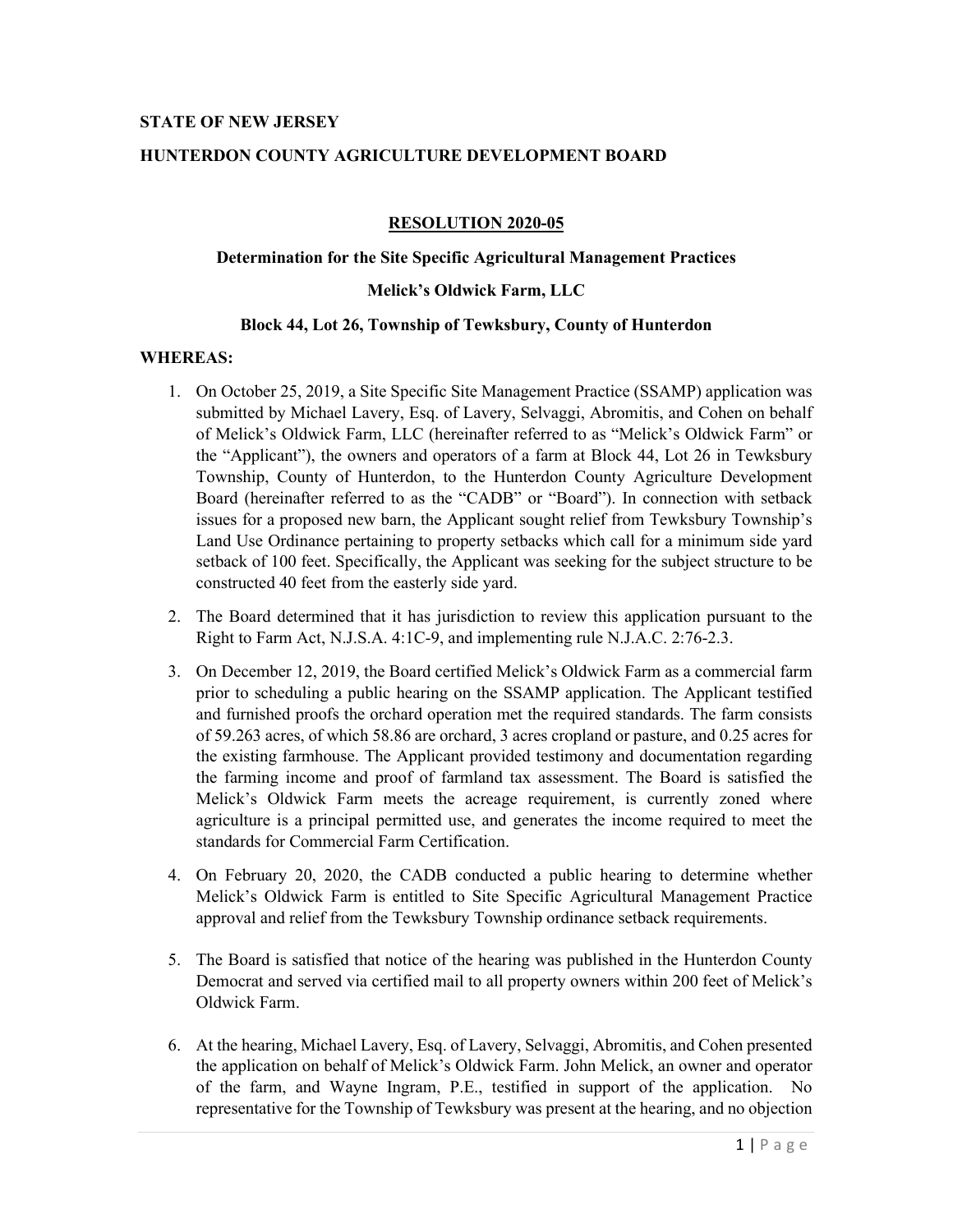to the application was raised by any neighboring landowners or other members of the public, either before, during or after the hearing.

- 7. The Hunterdon County Farmland Preservation Program Request for Site Specific Agricultural Management Practice Application for Hearing (Form B) and Commercial Farm Certification (Form C) are part of the record presented to the Board. This Application also consisted of the following documents (as supplemented between the Application and the Hearing):
	- a. 2020 Farmland Assessment Form
	- b. Tewksbury Zoning Map showing the Applicants Farm to be in the PM (Piedmont District) zone.
	- c. Hunterdon County Deed Book 1200 Page 1013 showing ownership by Melick's Oldwick Farm, LLC.
	- d. Five (5) pages of drawings entitled "Melick Farm Variance Application" prepared by John Hansen, N.J.P.E. 24GE0419500 consisting of:
		- i. 1/5 Overall Plan
		- ii. 2/5 Detailed Grading Plan- *Marked as Exhibit A-1 during the hearing*
		- iii. 3/5 Soil erosion and Sediment Control Plan
		- iv. 4/5 SESC Notes and Details
		- v. 5/5 Soil Erosion and Sediment Control & Construction Details
	- e. An architectural rendering of the proposed barn prepared by Edward Matthew O'Brien, registered architect NJ CO7692- *Marked as Exhibit A-2 during the hearing*.
- 8. The Applicant's position, presented to the Board at the hearing, is as follows:
	- a. The subject property is a 59.263-acre parcel.
	- b. The Applicant's orchard operations and activities at the property consist of tree fruit, vegetables, and cider production.
	- c. The Applicant has been conducting operations and activities in multiple generations over 70+ years.
	- d. As identified on the Detailed Grading Plan (Exhibit A-1), the Applicant is proposing to construct a 75 by 120-foot red metal barn on its property, totaling 9,000 square feet.
	- e. The subject structure is further described using an architectural rendering of the proposed barn prepared by Edward Matthew O'Brien (Exhibit A-2).
	- f. Neighboring uses are primarily residential to the east and north and parkland to the south.
	- g. The subject structure is proposed to be constructed 40 feet away from the easterly side yard, where there is minimum setback of 100 feet.
	- h. The Applicant applied to the Tewksbury Land Use Board for a bulk side yard use variance which is currently on hold.
	- i. The Tewksbury Land Use Board asked for additional information that is viewed by the Applicant as onerous and expensive.
	- j. Dry wells will be constructed as required by stormwater standards and improves the current conditions.
	- k. The structure will not be used for retail sales, public engagement, or housing.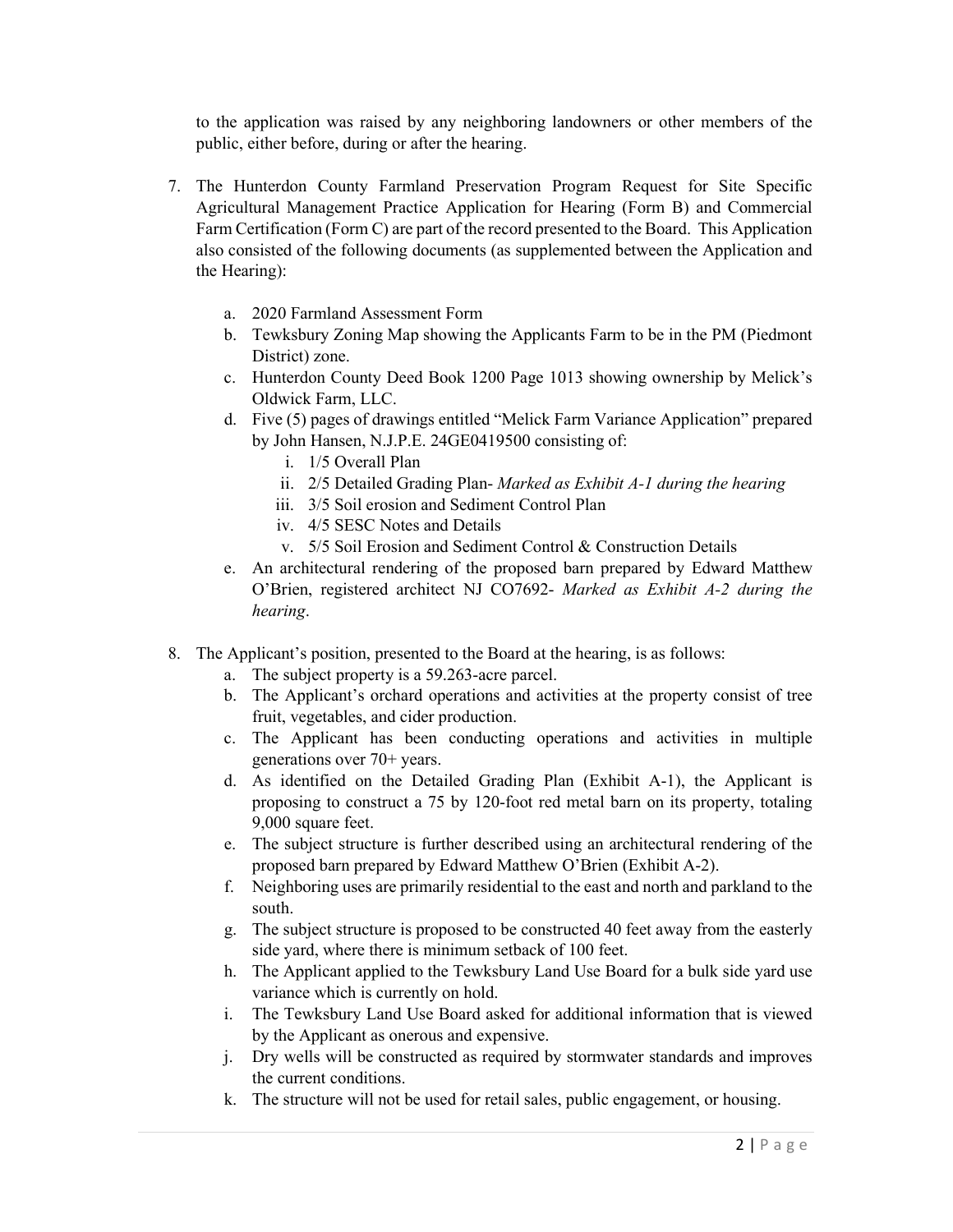- l. Rest room facilities are already provided in an adjacent structure within about 100 feet.
- m. There is a separate office building on the property, minimal office or record keeping use could occur in the structure.
- n. The addition of the proposed structure will not result in increased employment, parking requirements, or any changes in hours of operation.
- o. The structure will improve the visual impact of the site by providing cover for agricultural equipment currently stored outdoors.
- p. The proposed location of the structure is in an under-utilized gravel area of the property currently utilized for outdoor storage of pallets, orchard crates, and agricultural equipment.
- q. The proposed location of the structure is in the developed portion of the farm, will not result in the loss of any orchard acreage, and maximizes the agricultural viability of the property.
- r. The structure will create a visual screen for the neighbors to what is currently outdoor storage.
- s. The shape of the property causes multiple front, side, and rear yard setback constraints. Agricultural setbacks are in excess of residential setbacks.
- t. The topography and existing development of the farm precludes permissible locations without removing sections of orchard or considerable cut and fill of the gradient.
- u. The proposed loading docks are located on the interior side of the structure and buffered from the public.
- v. The structure will allow for indoor sorting and washing of the apples that is currently done in the parking lot in the fall season.
- w. No new activities are planned for the structure. Seasonal use will be variable.
- x. The structure will provide conditioned storage in about a third of the building which will enhance the agricultural output of the farm.
- y. Electrical service will use existing upgrades from a pad mounted transformer.
- z. The Board noted possible issues with noise from the proposed refrigeration units on the exterior of the southern side and recommended either moving them to the interior facing (western) side of the structure or buffering them with plantings. The southern side currently faces public ballfields.
- 9. Melick's Oldwick Farm is a commercial orchard operation performing generally accepted agricultural management practices. The construction of the proposed barn, contrary to the setback requirements of the Tewksbury Township Development Code, is a sound farming practice, particularly as it avoids the unnecessary removal of productive orchard land, and the Applicant should be afforded Right to Farm protection and permitted to construct the barn.

**NOW, THEREFORE, BE IT RESOLVED** THAT THE HUNTERDON COUNTY AGRICULTURE DEVELOPMENT BOARD, AFTER HEARING THE TESTIMONY OF THE APPLICANT, AND NO OBJECTION TO THE APPLICATION HAVING BEEN MADE BY THE TOWNSHIP OR ANY OTHER PARTIES, MAKES THE FOLLOWING FINDINGS: